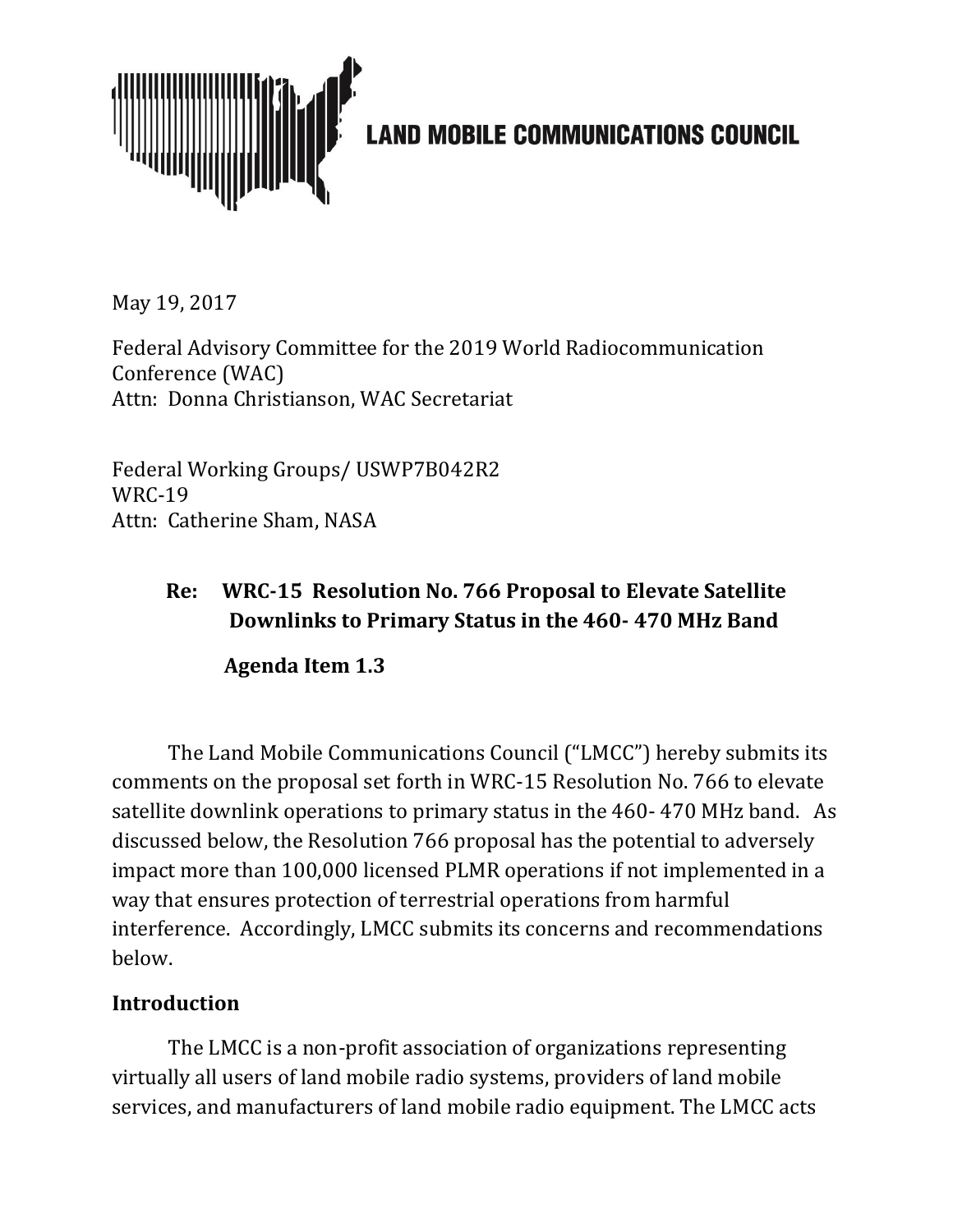with the consensus and on behalf of the vast majority of public safety, business, industrial, transportation and private commercial radio users, as well as a diverse group of land mobile service providers and equipment manufacturers. Membership includes the following organizations:

• American Association of State Highway and Transportation Officials ("AASHTO")

- American Automobile Association ("AAA")
- American Petroleum Institute ("API")
- Association of American Railroads ("AAR")

▪ Association of Public-Safety Communications Officials-International, Inc. ("APCO")

▪ Aviation Spectrum Resources, Inc. ("ASRI")

▪ The Monitoring Association ("TMA")(formerly Central Station Alarm Association)

- Energy Telecommunications and Electrical Association ("ENTELEC")
- Enterprise Wireless Alliance ("EWA")
- Forest Industries Telecommunications ("FIT")
- Forestry-Conservation Communications Association ("FCCA")
- International Association of Fire Chiefs ("IAFC")
- International Municipal Signal Association ("IMSA")
- MRFAC, Inc. ("MRFAC")
- National Association of State Foresters ("NASF")
- Telecommunications Industry Association ("TIA")
- Utilities Technology Council ("UTC")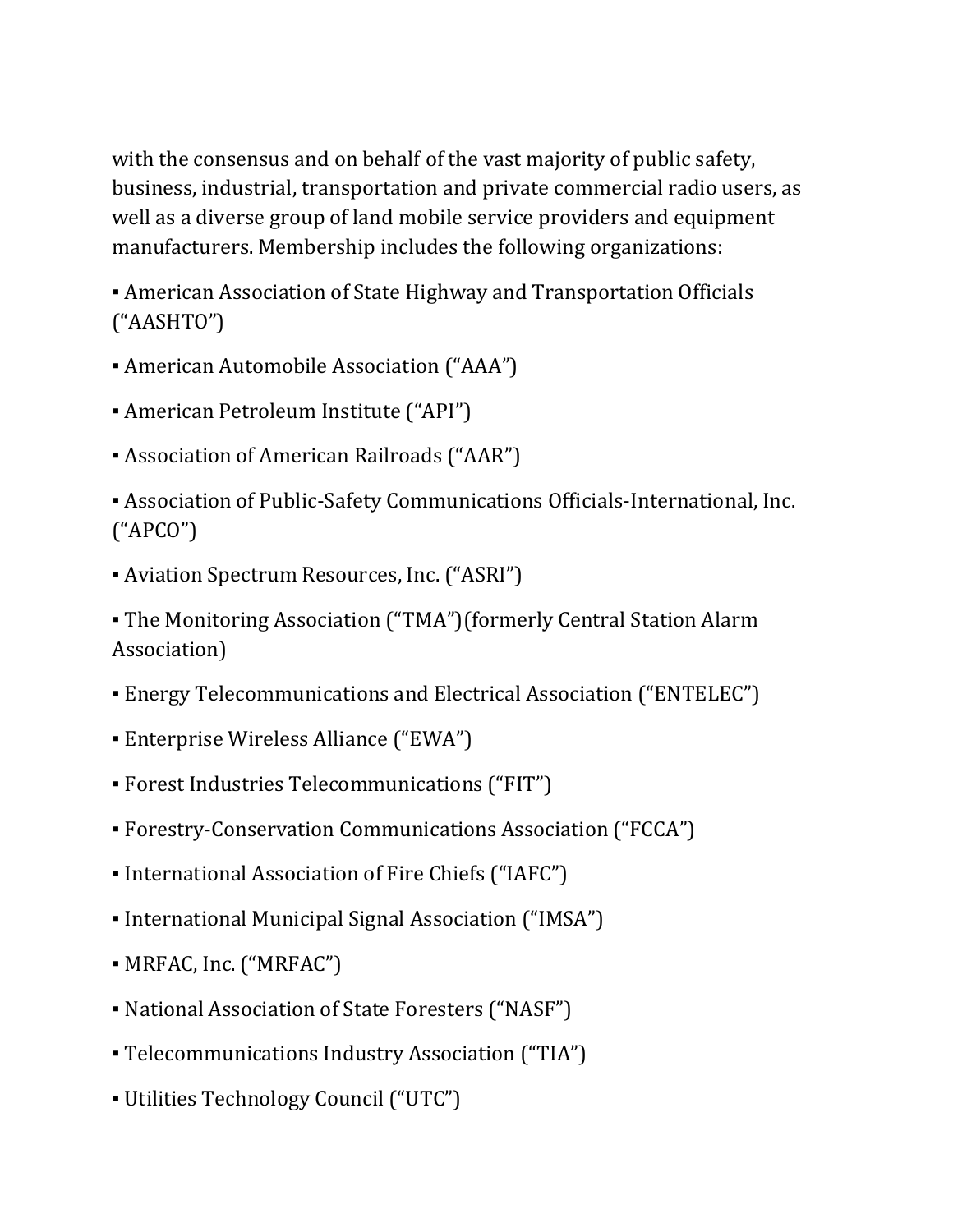▪ Wireless Infrastructure Association ("WIA")

These organizations, individually and collectively, work with their members and with the Federal Communications Commission ("FCC") in an effort to maximize the use of the limited spectrum resources available to private land mobile radio ("PLMR") users.

The proposal embodied in Resolution 766 is of obvious concern to the PLMR licensees and organizations represented by the LMCC and its constituent members. A search of the FCC's ULS database reveals that there are at least 126,861 active licenses with at least one frequency authorized in the 460-470 MHz band. Examples of licensees using this spectrum include Public Safety entities such as the Ohio Highway Patrol, City of Chicago Office of Emergency Management and Communications, University of Oklahoma Police Department, Tennessee Department of Safety and Homeland Security, Evergreen Park Fire Dept., and New York State Dept. of Corrections; State governments such as the States of California, Kentucky, Maryland and West Virginia; local governments such as New York City, City of Boston, Los Angeles County, and Montgomery County, Alabama; critical infrastructure providers that rely on radio communications to maintain vital services to the public, such as Orlando Utilities Commission, Wisconsin Power and Light Company, Georgetown Water and Sewer, and Marathon Pipe Line LLC; and companies providing health and safety related products and services such as Caterpillar of Delaware, DuPont, United Airlines, Dow Chemical, and St. Anthony's Hospital. If satellite use is allowed on a primary basis throughout the 460-470 MHz band without adequate interference protections, all of these vital terrestrial operations could be adversely affected, thereby threatening not only the economy but public safety.

In this regard, LMCC shares the concerns of member The Monitoring Association (formerly the Central Station Alarm Association) and related Alarm Industry Communications Committee (AICC), which submitted comments to the FCC International Bureau on February 21, 2017 concerning the potential impact of Resolution 766 on several frequencies in the 460-470 MHz band for use in the sending of alarm signals indicating a fire, home invasion, medical emergency, dangerous carbon monoxide level and other emergencies. As noted in their comments, the alarm industry has already established the potential for harmful interference from satellite operations to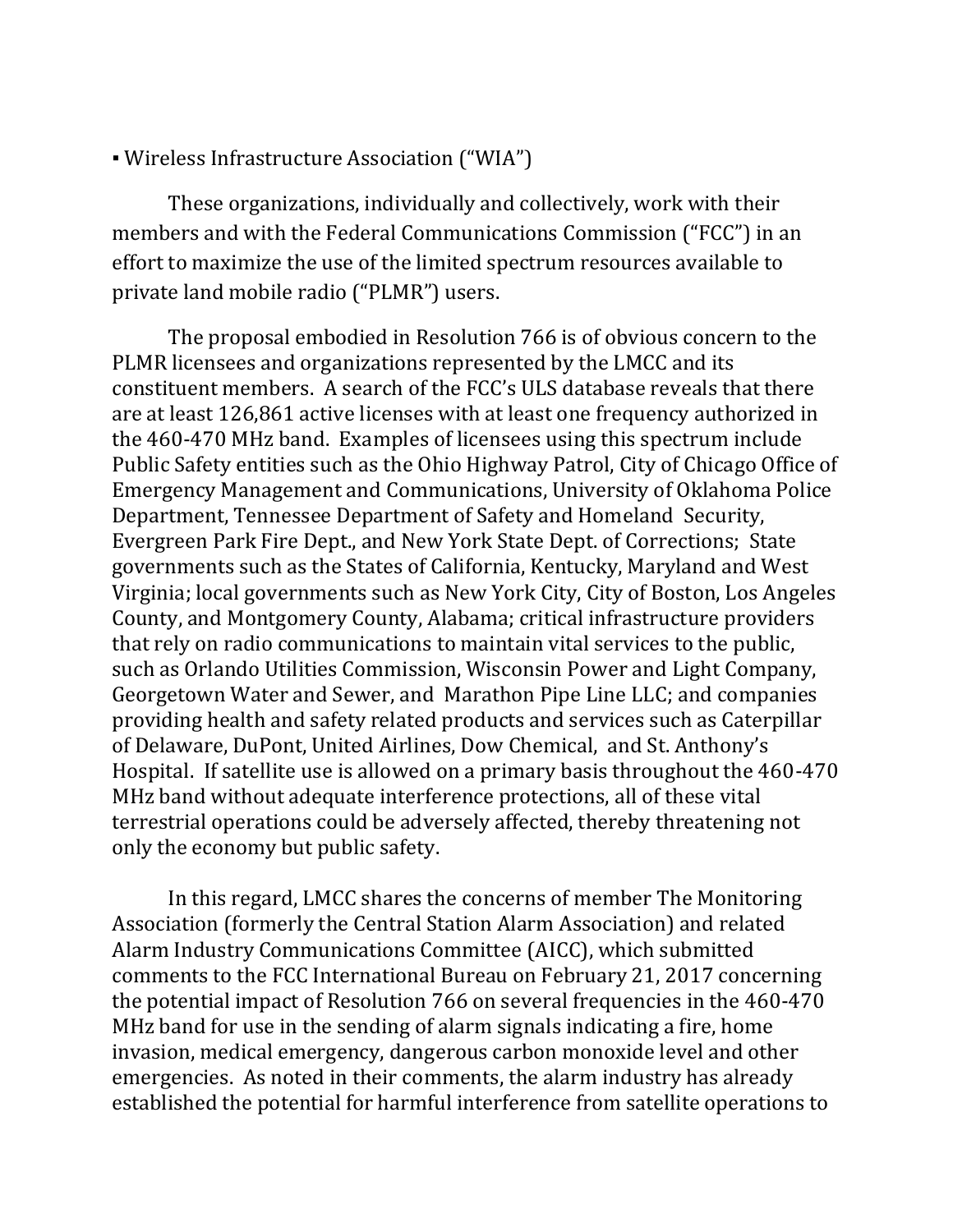alarm signaling, which may block the timely transmission of emergency signals. This threat was confirmed by the National Oceanographic and Atmospheric Administration's RF contractor Alion Science and Technology, which issued a report in May 2010 concluding that "the presence of the NOAA-19 A-DCS transmission caused harmful RFI to CSA alarm networks." This interference in 2010 created the risk of a delayed response by first responders, threatening lives and severe damage to property.

## **LMCC Recommendations on the Resolution 766 Effort**

Resolution 766 calls for studies to determine appropriate steps to avoid interference to terrestrial operations. LMCC recommends that the protective measures described below should be adopted as part of any expanded use of the 460-470 MHz band by satellites as part of WRC-19:

• Part 90 Private Land Mobile spectrum users should be part of the process for formulating any changes in the rules governing satellite use of the 460-470 MHz band. As described above, there are numerous industries and public safety entities, many serving important safety-related functions, which are licensed to utilize this spectrum. LMCC is a recognized representative of the Private Land Mobile community, and includes all of the FCC-designated frequency coordinators that coordinate terrestrial operations in the 460-470 MHz band.

• Interested members of the PLMR industry should be part of the testing that is called for by Resolution 766 to confirm that terrestrial radio operations in the 460-470 MHz band can be protected from satellite communications in the band. In this regard, LMCC requests that it have a qualified representative present during the testing, and has made arrangements for such representative to be available for this process.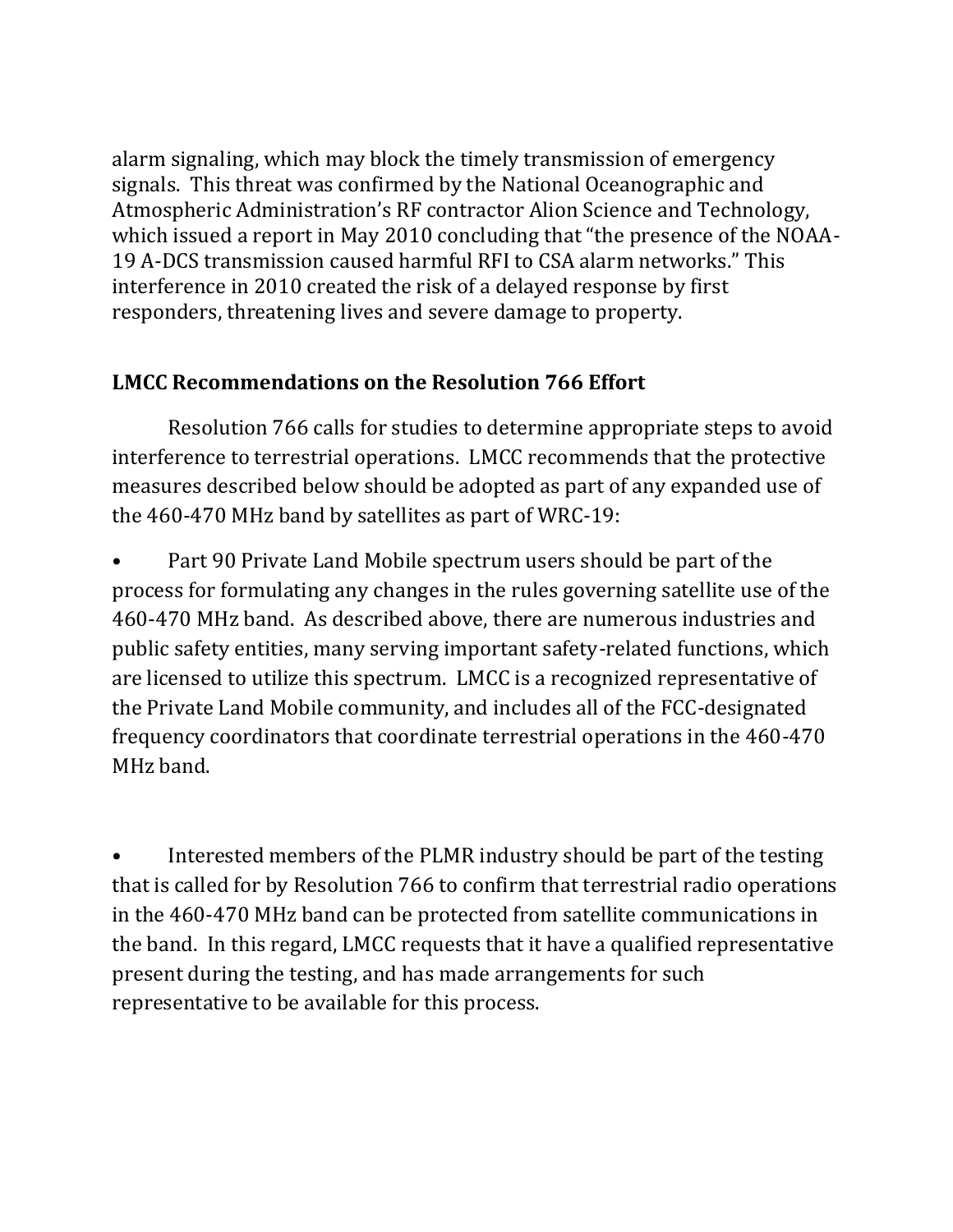• Radios operating in the 460-470 MHz band should not be installed on any satellite until testing determines conclusively that terrestrial operations will be protected from interference.

The use of a reduced power density limit, spread spectrum technology and other mitigation measures discussed in Resolution 766 as possible means to prevent interference to terrestrial users should be mandatory for satellites operating in the band.

• Continuous carrier or other modes of operation that do not monitor before transmitting should be prohibited on satellite radios operating in the band.

• Satellite operations in the 460-470 MHz band should not be allowed to operate on the Low Power Pool channels designated in 47 CFR § 90.267, because the significantly lower power of such terrestrial operations make them more susceptible to interference.

• Radios designed for satellite use in the 460-470 MHz band should be designed to allow remote reduction of power and/or shut down when the satellite is passing over the United States, in case the interference protection measures implemented as a result of Resolution 766 prove ineffective once the satellite is launched.

Until testing proves that terrestrial PLMR operations will be protected, LMCC cannot support co-primary status for satellite operations in the 460- 470 MHz band